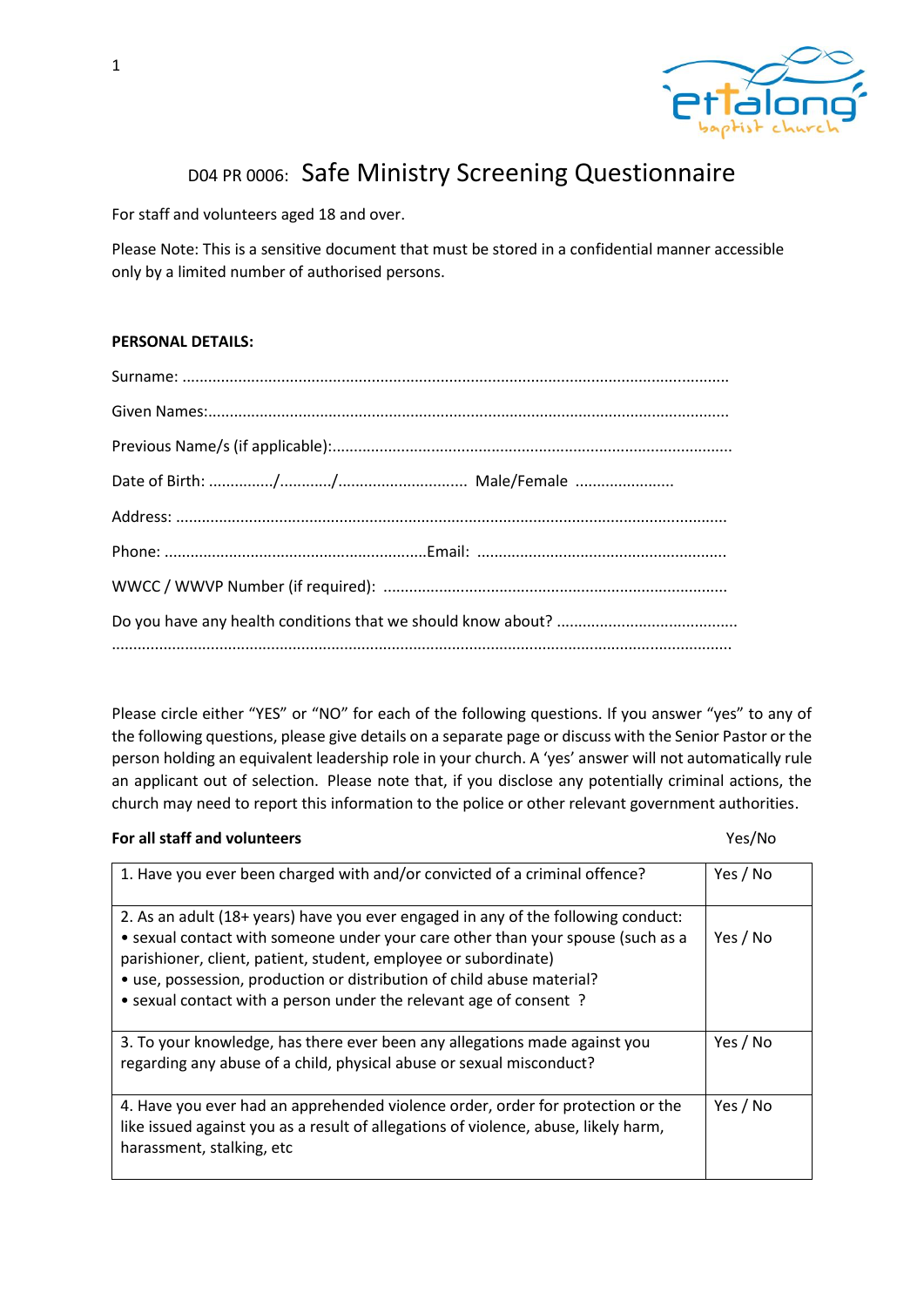

| 5. Have you had a history of alcohol abuse or substance abuse (including<br>prescription, over-the-counter, recreational or illegal drugs) | Yes / No |
|--------------------------------------------------------------------------------------------------------------------------------------------|----------|
| 6. Has your driver's licence ever been revoked or suspended?                                                                               | Yes / No |

## **For staff and volunteers in pastoral ministry, leadership or engaged in child-related work or work with vulnerable adults**

| 7. Have you ever had permission to undertake paid or voluntary work with<br>children or other vulnerable people refused, suspended or withdrawn in Australia<br>or any other country? | Yes / No |
|---------------------------------------------------------------------------------------------------------------------------------------------------------------------------------------|----------|
| 8. Has a child or dependent young person in your care ever been removed from<br>your care by relevant authorities?                                                                    | Yes / No |

## **CHURCHES YOU HAVE ATTENDED REGULARLY IN THE PAST 3 YEARS:**

| Name of church | Location | When (Month/Year) | Any positions held |
|----------------|----------|-------------------|--------------------|
|                |          |                   |                    |
|                |          |                   |                    |
|                |          |                   |                    |
|                |          |                   |                    |
|                |          |                   |                    |
|                |          |                   |                    |
|                |          |                   |                    |
|                |          |                   |                    |
|                |          |                   |                    |

#### **REFEREES:**

**Please provide details of two referees who are over eighteen years of age and able to give a verbal report on your character and suitability for ministry. Referees may be part of the church.** 

**Referee 1  Name: ...............................................................** 

**Phone: .........................................................** 

**Referee 2  Name: ..............................................................** 

**Phone:  ..........................................................**